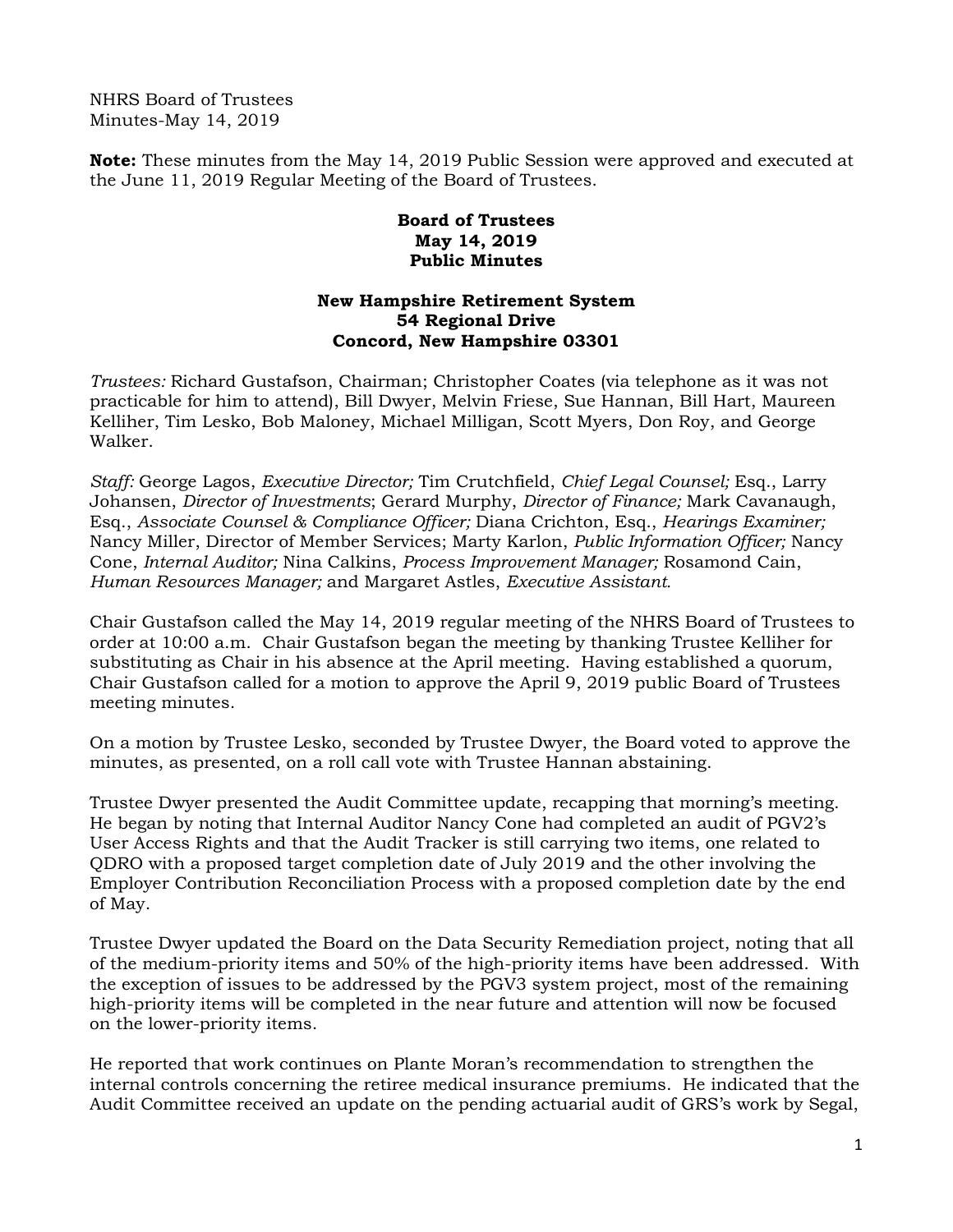noting that the report is forthcoming. Segal will be presenting its report at the June Board meeting.

On a question from Chair Gustafson, Trustee Dwyer replied that regarding the Data Security Remediation recommendations of several years ago, the high-priority items should be approximately 80-85% complete in August or September. Executive Director Lagos added that there are recommendations that will take longer to complete, such as the adoption of data security language in contracts, which will be addressed upon each contract renewal.

Trustee Roy reported that the Governance Committee met on April 9, 2019, approving the meeting minutes of March 7, 2019. The Committee then conducted its annual review of the fee schedule for copies and after comparing the fees with those charged by other state agencies, no changes were recommended. The fees continue to be \$.20 per page for copies (plus postage) and \$10.00 per flash drive (plus postage). Attorney Cavanaugh's Annual Voluntary Correction Program Policy was reviewed with no compliance issues found. The Committee also received an update on paperless Board meetings following presentations from two vendors the previous week. Following the presentations, a third option was discussed, to institute a pilot project with the paperless Board materials being provided by NHRS via agency-owned devices.

On a question asked by Chair Gustafson, Chief Legal Counsel Crutchfield responded that one of the paperless Board meeting vendor's estimated annual cost was approximately \$11,000 and the other vendor's cost was approximately \$22,000. Mr. Lagos added that he expected the pilot project to commence prior to the next Trustees' meeting.

IIC Chair Kelliher reported that the IIC met on April 26, 2019 approving the minutes of March 22, 2019. She noted that the Director of Investments Johansen then reviewed the Work Plan, which the Committee approved for the first quarter of FY 2020. The Committee then unanimously voted to extend the investment manager agreement through May 31, 2021 with Walter Scott, an active global equity portfolio manager. The Committee also heard presentations from Wellington Management in the normal course of contract renewal for its Emerging Markets Local Equity Fund. Next, the Committee heard from Top Tier Capital Partners presenting the Venture Velocity Fund III and after the review, the IIC unanimously agreed to commit \$25 million to Top Tier's Venture Velocity Fund III, subject to contract and legal review. The IIC next heard from HarbourVest's Dover Street Fund X. This fund is expected to be a diversified portfolio of secondary purchases of limited partnership interests in private equity funds. After reviewing the proposal, the Committee unanimously agreed to commit \$50 million to HarbourVest Dover Street Fund X, subject to contract and legal review.

The IIC then discussed revisions to the Asset Class Guidelines and will consider its approval at the May IIC meeting. Finally, the Committee approved revisions made to the Proxy Voting Policy and to the Investment Policy, to be presented to the Board of Trustees for action at today's Board meeting.

Director of Investments Johansen, reported on performance through March, noting that fiscal year to date, the total fund is up 1.9%, 3 years is up 8.8% and 5 years is up 6.5%. April was a very strong month in the public markets and May began strong, but has taken a downward trend. Lastly, he reported that this is a rate-setting year, so the actuarial gain or loss on assets as of June 30, 2019 will have a meaningful impact on the employer contribution rate calculations. The May IIC meeting will be held on May 31, 2019, a week later than usual, because of the Memorial Day holiday.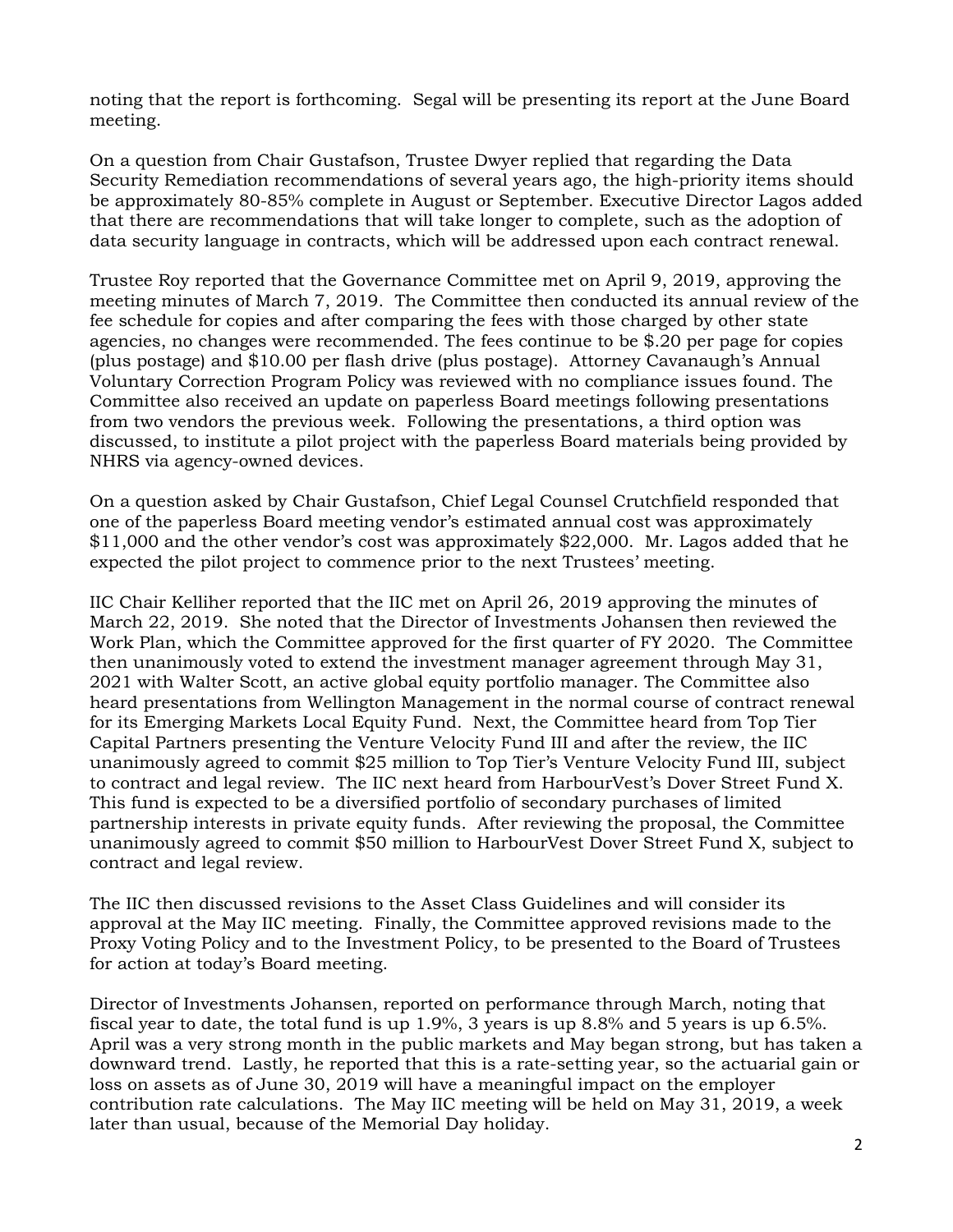Mr. Johansen gave a brief background on the revised Proxy Voting Policy, noting that the IIC works with Institutional Shareholder Services (ISS), who act as the System's proxy advisor and voting agent. He then reviewed the U.S. and Non-U.S. voting guideline changes to the policy.

On a motion by Trustee Hart, seconded by Trustee Roy, the Board unanimously voted to approve the proposed revisions to the Proxy Voting Policy, as presented, on a roll-call vote.

Mr. Johansen then reviewed the revised Investment Policy, noting that the revisions will update the verbiage defining risk management, the allocation range for Domestic Equity, and the Asset Class benchmarks, to more accurately reflect investment objectives of the NHRS portfolio.

On a motion by Trustee Roy, seconded by Trustee Hannan, the Board unanimously voted to approve the proposed revisions to the Investment Policy, as presented, on a roll-call vote.

Trustee Myers reported on the morning's Legislative Committee meeting, noting that the Committee approved the meeting minutes of April 9, 2019. He then highlighted three NHRS-related House bills: HB 110, HB 468 and HB 616 that would be acted on by the Senate on May 15 and 16, 2019. Trustee Myers also reported that no further action this session is expected on HB 497. Lastly, HB 675 and SB 28 are awaiting action by the Governor.

Trustee Walker reported that the Benefits Committee did not meet last month, but he anticipates a meeting prior to the next Board meeting. Chair Gustafson introduced two Benefits Committee recommendations: The first vote to approve the Committee's recommendation to waive any further re-examination for E.R., and the second vote to approve the Committee's proposed revisions to the Medical Review of Disability Retirees Policy.

On a motion by Trustee Walker, seconded by Trustee Milligan, the Board voted unanimously to accept the Committee's recommendation to waive any further reexaminations for E.R., as presented, on a roll-call vote.

On a motion by Trustee Dwyer, seconded by Trustee Maloney, the Board voted unanimously to accept the Committee's recommendation to revise the Medical Review of Disability Retirees Policy, as presented, on a roll-call vote.

Trustee Hart reported that the PPCC met on May 2, 2019, and approved the public and non-public meeting minutes of March 28, 2019. He commented that HR Manager Cain provided an update on staffing, as there have been vacancies created due to opportunities for advancement offered to internal staff. In non-public session, succession planning was discussed and steps have been taken to address the potential for vacancies in management. A succession planning presentation will be made to the Board in June. While in non-public session, the preliminary compensation plan was reviewed for non-bargaining union managers and professionals. After adjourning, the Committee discussed strategy pertinent to the ongoing negotiations on the expiring collective bargaining agreement.

On a motion by Trustee Hart, seconded by Trustee Myers, the Board unanimously voted to temporarily adjourn the meeting for the purpose of discussing collective bargaining strategy or negotiations under RSA 91-A:2,I(a), on a roll call vote.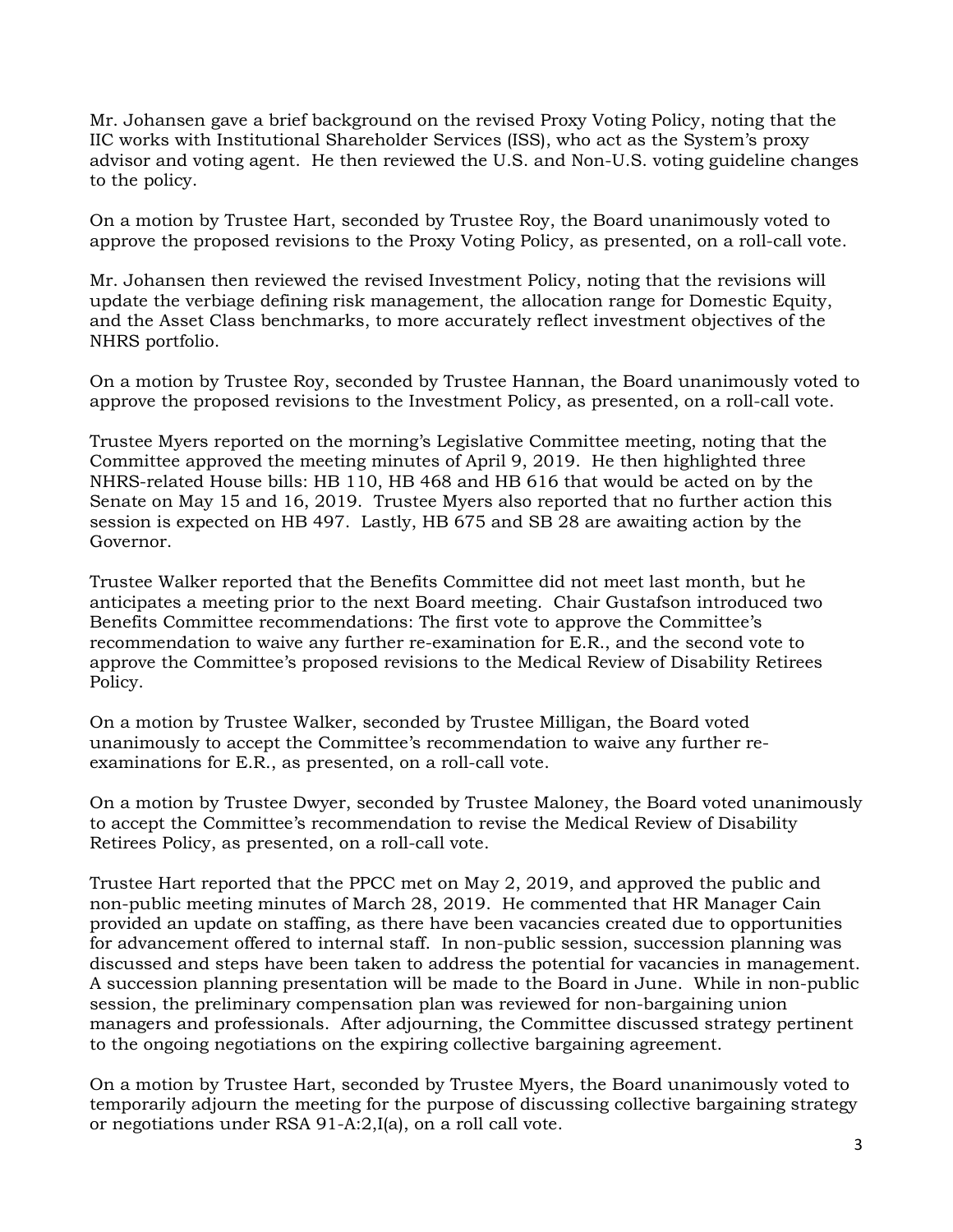On a motion by Trustee Lesko, seconded by Trustee Hannan, the Board unanimously voted to reconvene the Board meeting, on a roll call vote.

Chair Gustafson introduced discussion on the Board Self-Evaluation. On a motion by Trustee Hannan, seconded by Trustee Dwyer, the Board unanimously voted to enter into non-public session under RSA 91-A:3, II(c), on a roll call vote.

On a motion by Trustee Myers, seconded by Trustee Dwyer, the Board unanimously voted to reconvene the meeting, on a roll-call vote.

Mr. Lagos then gave a Power Point presentation on the Customer Relationship Management Program, noting that Ms. Calkins, the Process Improvement Manager, is largely responsible for tracking, measuring and reporting NHRS' performance. He indicated that the target satisfaction rate for customer satisfaction or internal performance is 95%. Mr. Lagos went on to review NHRS' Mission, Vision, and Values; managing the customer's experience; improvement measures; Key Performance Measures; surveys, following customer interactions, weekly customer phone calls, shared feedback with management and staff; results posted quarterly to the website; and other NHRS feedback initiatives.

Chair Gustafson suggested putting our monthly dashboard on the website, which staff agreed to do.

Mr. Lagos gave his Executive Report, beginning with operations, noting that the KPM score for April was 96.70%. He also reported that Action Plans for FY 2020 are being finalized. Mr. Lagos provided a PGV3 update, noting that staff is still working on "parked" or unresolved items and some data cleansing items. Mr. Lagos explained that since the date of the last meeting, staff had negotiated a significant reduction on PGV2 costs for maintenance and support during the pendency of the PGV3 project.

Chief Legal Counsel Tim Crutchfield gave his Legal Report, noting that a recent opening in one of the positions for employer compliance auditor has been filled with an internal hire.

Director of Finance Murphy reported that the actuarial audit by Segal is on schedule and noted that he has a draft report related to the most recent 5-year experience study and is awaiting the draft report for the audit of the June 30, 2017 valuation. A presentation to the Board by Segal is expected at the June 2019 meeting, and at this point, no red flags or major variances in the audit process have been identified. On the Statutory Administrative Budget for FY 2020 and 2021, NHRS met and testified before the Senate Finance Committee and left the presentation believing that the Committee understood the PGV3 upgrade project was a necessary increase in the System's costs. He further explained that NHRS bought up HB 110, related to reimbursement of actuarial costs to NHRS due to legislation, expressing the opinion that the \$50,000 of general funds added to the NHRS budget in HB 1 was unnecessary. Mr. Murphy reported that an employer education session for school district employers will be held at NHRS on May 23, 2019. He also noted that NHRS has reached out to a small group of employers to participate in a working group in June to solicit feedback on the employer reporting module of the new PGV3 upgrade.

Mr. Murphy reviewed Finance's monthly reporting package, reminding the Board that the FY 2019 budget did not include any costs associated with PGV3, but since that time, PGV3 project spending has begun and Finance has utilized unexpended funds from the FY 2018 Statutory Administrative Budget to fund PGV3 costs incurred in FY 2019.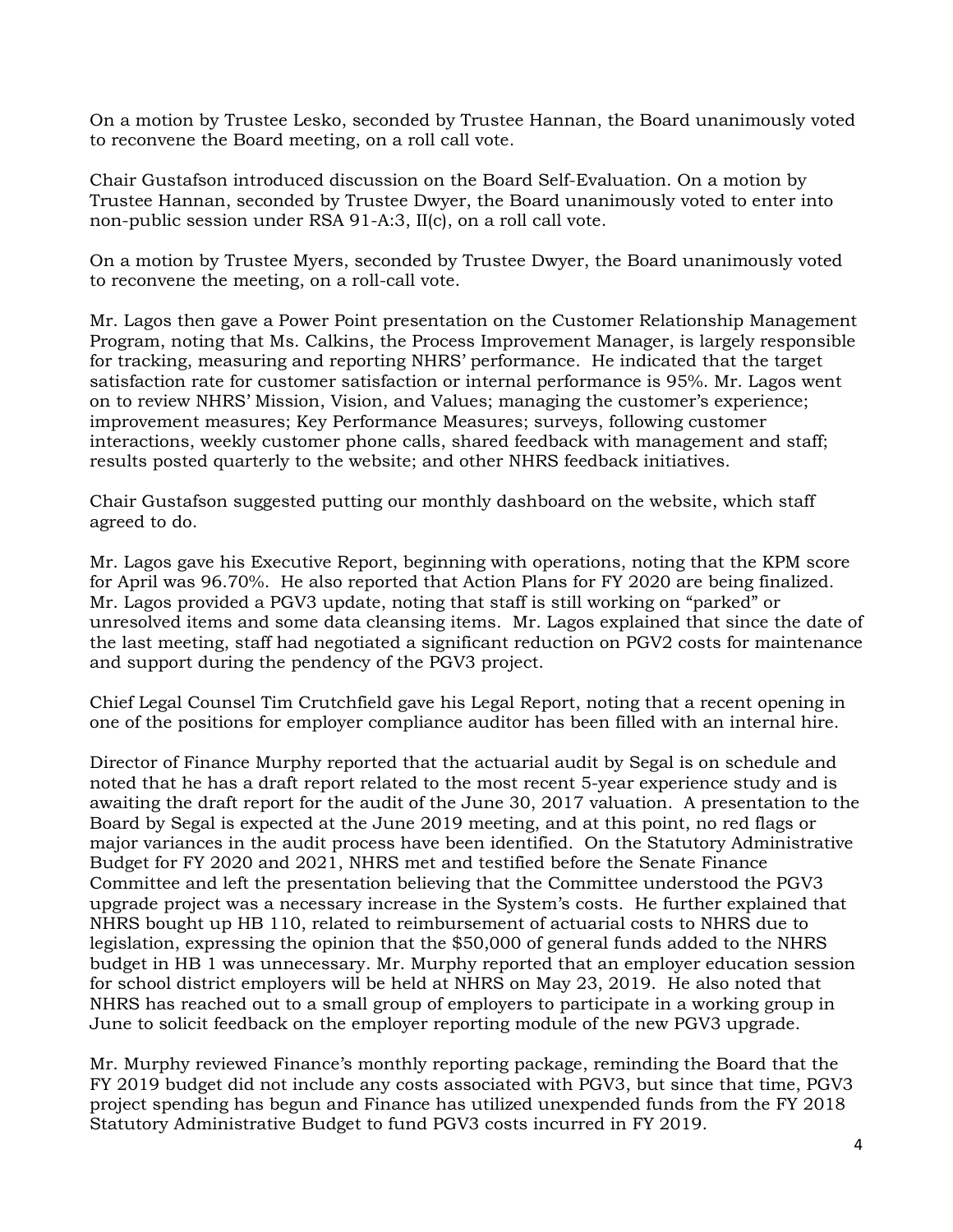Executive Director Lagos gave a brief overview of the FY 2020 Preliminary Trust Fund Budget. He highlighted that the Trust Fund Budget includes all NHRS expenditures that have been divided into four categories: Investment Expense/Internal, Investment Expense/External, Non-Investment Expense/Non-Statutory, and Statutory Administrative Expense. Mr. Lagos also presented an overview of the Budget vs Actual from FY 2013 through FY 2019, without investment management fees and PGV3 costs, which showed that both the budget and actual spending has remained relatively flat over this six year period, and that NHRS has had a demonstrated record of underspending its annual budget.

Mr. Murphy gave the Board a detailed overview of the FY 2020 Preliminary Trust Fund Budget, noting that the budget is projected to be \$43,619,071, which is \$1,695,202 higher than the FY 2019 adopted budget of \$41,923,869, an increase of 4.0%. In terms of dollars, a budgetary increase of \$3,265,202 in trust fund expenditures, net of investment management fees, was partially offset by a decrease of \$1,570,000 in investment management fees, which were calculated on projected investment portfolio balances calculated based upon the current assumed rate of return of 7.25% to June 30, 2020. Mr. Murphy pointed out that the majority of the growth in the proposed FY 2020 Trust Fund Budget is driven by the increases in the Statutory Administrative Budget associated with the PGV3 project. Mr. Murphy noted that next month, the Board will vote to adopt the FY 2020 Trust Fund Budget. Mr. Lagos added that if the Board should have any questions, Mr. Murphy's phone number and email would be in the weekly Board update.

Next, Mr. Lagos provided the monthly IT update in the absence of Director of IT, Frank Clough. He began with explaining that in front of our firewalls, Cloudflare has been implemented to provide an additional layer of protection for our websites. Largely as a result of this security measure, Qualys has given NHRS an A+ security rating. In addition, multi-factor authentication is being considered as another layer of security in front of our NHRS "My Account" website through LexisNexis. Mr. Lagos remarked that the addition of a new security officer is paying dividends. Lastly, he noted that IT is working on a large imaging project in an attempt to reduce the amount of unnecessary storage.

Director of Member Services Miller reported that May is the last full month for accepting July retirement applications. She reported that Member Services has over 400 applications in-house to date and 200 appointments on the books for May. In regard to staffing, she currently is looking at filling five positions that are vacant due to promotions. The JRP audit is complete and no word has been received on the outcome. Ms. Miller informed the Board that Member Services did not hit a KPM regarding benefit estimates due to the massive volume of estimates in the July filing period. Lastly, she noted that three retirees were recently identified who did not receive the \$500 supplemental allowance issued last August due anomalies to their service credit records. However, their retiree accounts have been corrected and the allowances have been issued with interest.

On a motion by Trustee Walker, seconded by Trustee Hart, the Board unanimously voted to approve the Consent Agenda, as presented, on a roll call vote, with Trustee Myers abstaining on item #5.

Mr. Lagos noted that two Action Items from the previous Board meeting are still pending: resolution of Plante Moran's medical subsidy recommendation and the initiation of the pilot program for the paperless board meetings, with the latter expected to begin with the June meeting.